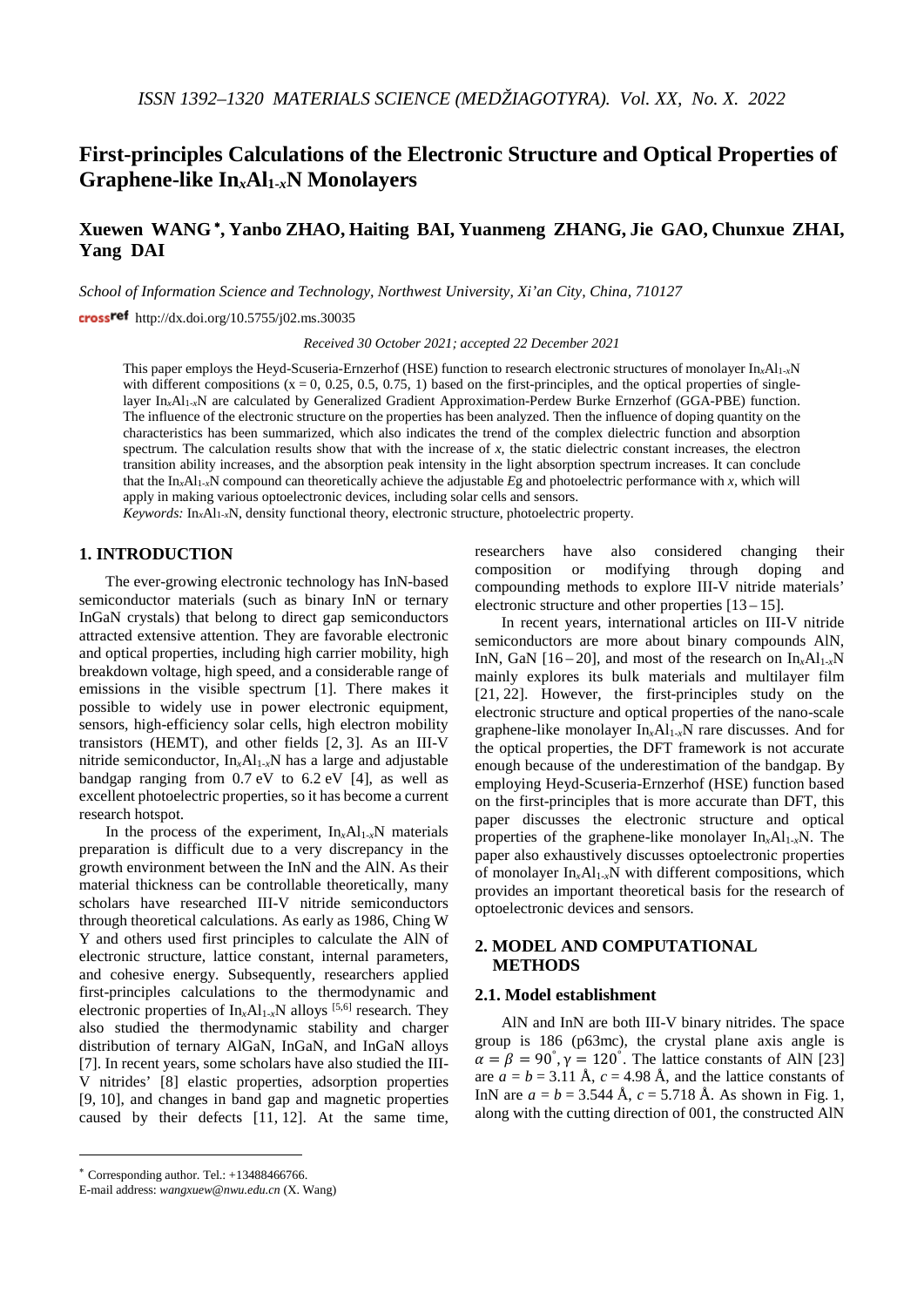and InN unit cells cut into a monolayer unit cell, which contains one Al (In) atom and one N atom.



**Fig. 1.** AlN unit cell and cut monolayer unit cell

As shown in Fig. 2, the  $In_xAl_{1-x}N$  model, AlN, and InN belong to III-V nitrides, all of which are wurtzite structures. In this paper, based on the optimized AlN unit cell, we select a  $4 \times 4 \times 1$  supercell model and set the vacuum layer to 15 Å. Specifically, there are 32 atoms, 16 Al atoms, and 16 N atoms in the AlN monolayer. On this basis, In atoms are introduced to replace Al atoms in AlN to construct  $In_xAl_{1-x}N$  supercells. According to Fig. 2, it can be concluded that when the exponent increases, one Al atom is uniformly replaced with In atoms of each oblique column.



**Fig.** 2.  $In_xAl_{1-x}N$  models

#### **2.2. Calculation method**

The structure optimization and performance calculations in this paper are all carried out in the Cambridge Serial Total Energy Package (CASTEP) module of Material Studio software. To ensure the accuracy of the data, the experiment first conducts interactive functional, cut-off energy, and K-point tests on AlN and InN monolayer unit cell structures. In the CASTEP module, the Medium is for optimization and the Fine for calculation. Generalized Gradient Approximation-Perdew Burke Ernzerhof (GGA-PBE) functions describe the interaction between electrons and ions using super soft pseudopotentials [24], and the Two-Point Steepest Descent (TPSD) algorithm is employed in the model optimization process. The energy convergence precision is  $1.0 \times 10^{-5}$  eV/atom, the stress convergence precision is 0.05 GPa, the displacement convergence precision is  $1.0 \times 10^{-3}$  Å, and the force convergence precision is  $0.03$  eV/Å. In the monolayer calculation of  $In_xAl_{1-x}N$ , the integration path in *G*(0,0,0)-*M*(0,0.5,0)-*K*(-0.333,0.667,0)-*G*(0,0,0), which is involved the valence electrons are In:  $4d^{10}5s^25p^1$ , Al:  $3s^23p^1$ ,  $N: 2s^22p^3$ .

## **3. RESULTS AND DISCUSSION**

## **3.1. Analysis of the electric structure of In***x***Al1-***x***N crystal**

#### **3.1.1. Geometric structure and stability analysis**

After geometrically optimizing the  $4 \times 4 \times 1$  supercell, the lattice constant and bond length of the supercell change slightly. To understand the stability of the monolayer structure, it is necessary to consider the binding energy  $E<sub>b</sub>$ . Therefore, this part analyzes the stability of five monolayer structures from the energy point of view. Specifically, the energy is the binding energy released when the particles combine to form new particles. The larger the calculated absolute value of the energy is, the more stable the system is. The specific expression is [25]:

$$
E_b = \frac{1}{N} \{ E_t - n_0 E_i(\ln) - n_1 E_i(N) - n_2 E_i(\ln l) \}.
$$
 (1)

Among them, *E*t represents the total energy of the  $In_xAl_{1-x}N$  monolayer structure system. The energy of the three atoms of In, Al, and N in the free state is represented by *E*isolate (In), *E*isolate (Al), *E*isolate (N), and *n0* are In in the system. And  $n_l$  is the total number of N atoms in the system,  $n_2$  is the number of Al atoms in the system. Therefore, the specific formula for the  $In_xAl_{1-x}N$  monolayer system when *x* is equal to 0.5 is:

$$
E_b = \frac{1}{32} \{ E_t - 8E_i(Al) - 16E_i(N) - 8E_i(In) \}.
$$
 (2)

In the analysis of structure and stability, this paper respectively lists a(Å) lattice constant, *d*In-N (which is the bond length between In atom and N atom), and *d*Al-N (which is the bond length and binding energy between Al atom and N atom). The measurement and calculation results are shown in Table 1. After calculating by GGA, the obtained lattice constants of InN and AlN are larger than the experimental values. Among them, the deviation of AlN and the experimental value is 0.25 %, and the deviation of InN is 1.3 %. Since the In<sup>3+</sup> ion radius is larger than the  $Al^{3+}$  ion radius, with the increase of *x*, the lattice constant of the supercell gradually increases, and the volume of the supercell also increases when the Al in the AlN monolayer is doped with In instead of substitution, which is in line with Vegard`Law [26]. The bond length of AlN and InN are consistent with those in reference [27]. The binding energies of the five systems are all negative, indicating that the five models are all thermodynamically stable configurations with a certain degree of stability. Compared with InN, AlN has better stability, and the structure becomes more stable as the In composition increases. The absolute value of binding energy decreases.

**Table 1.** The theoretical values of lattice constant, bond length and binding energy of In*x*Al1-*x*N monolayer were optimized

|               | a(A)  | $d_{\text{In-N}}$ | $d_{Al-N}$ | Eь      |
|---------------|-------|-------------------|------------|---------|
| AlN           | 12.51 |                   | 1.800      | $-5.56$ |
| Ino.25Alo.75N | 12.93 | 2.054             | 1.781      | $-6.44$ |
| Ino.5Alo.5N   | 13.45 | 2.074             | 1.820      | $-5.92$ |
| Ino.75Alo.25N | 13.92 | 2.078             | 1.820      | $-5.42$ |
| ſnΝ           | 14.35 | 2.073             |            | -5.04   |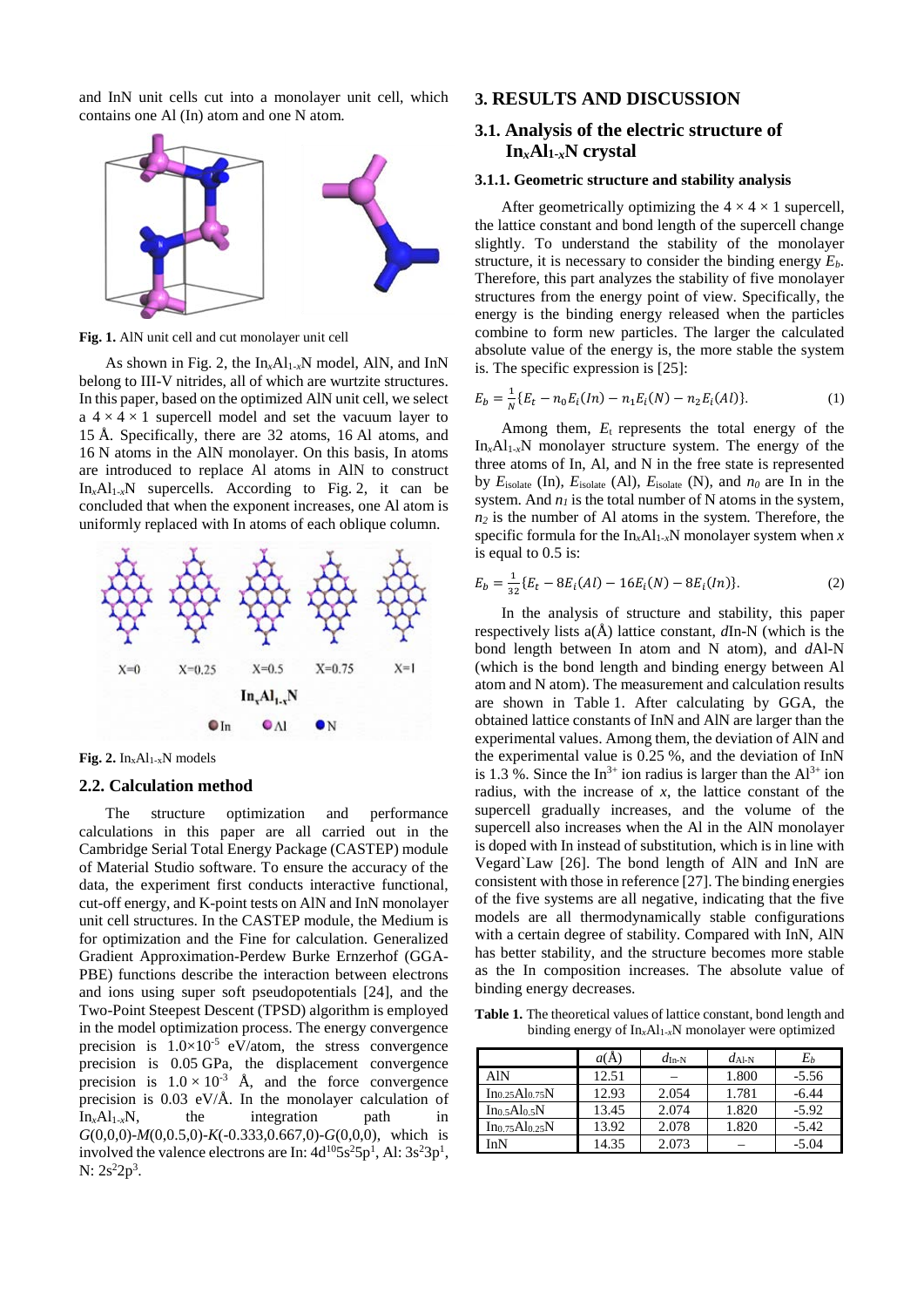By calculating the frequency values of phonons of In<sub>0.5</sub>Al<sub>0.5</sub>N structure at the special points G  $(0.0,0.0,0.0)$ , Y (0.0,0.5,0.0) and, D (0.5,0.0,0.5) in the Brillouin region, the experiment obtains the curves of phonon dispersion and density of states, as shown in Fig. 3 a.



Fig. 2. a – the curves of phonon dispersion and density of states, b – temperature fluctuation curve of dynamic relaxation

If the protocell contains N atoms, the dispersion relationship should involve 3N branches, including 3 acoustic branches and 3N-3 optical branches. The single layer In<sub>0.5</sub>Al<sub>0.5</sub>N contains 32 atoms, so there should be 3 acoustic branches and 93 optical branches. This calculated result is just consistent with the theory. It can be seen that from this figure that there is an obvious bandgap in the structure (i.e. the phonon frequency in this range is zero), and the range is approximately 15 – 22 THz. This result can be explained by the large difference in the relative mass of the atoms constituting the structure. The phonon dispersion curve shows that there is no obvious virtual frequency near the center of the Brillouin region, which indicates that the parameter setting of structural optimization is reasonable, and the structure is relatively stable theoretically. At the same time, we also carry out MD molecular dynamics calculations for the geometrically optimized  $In<sub>0.5</sub>Al<sub>0.5</sub>N$ model. The whole system is simulated under NVT ensemble (the energy *E* is not fixed, but the temperature *T* and volume *V* have definite values) with periodic boundary conditions, the time step sets to 1fs, the simulation time is 2.51ps, and the temperature sets to 300 K. As shown in Fig. 3 b, during NVT operation, the temperature fluctuates in a small range  $(\pm 10 \degree C)$  near 300 K. In the process of kinetic relaxation, when the fluctuation amplitude is less than 10 %, the system has reached a relatively stable state. Referring to this standard, it can conclude that this system is already in a relatively stable state.

#### **3.1.2. Analysis of energy band and density of states**

Due to the change of electron energy, an energy band makes a transition in energy level. For semiconductors, when external conditions change, part of the electrons in the full band absorb energy from the external electric field and transition to the empty band with not occupied by electrons and then form current, which is called the conduction band. Valence band maximum (VBM) is the top of the valence band, *Eg* called the forbidden bandwidth, and conduction band minimum (CBM) is the low conduction band. Band analysis is generally one of the first-principles works of analyzing materials.

Fig. 4 shows the energy band structure of  $In_xAl_{1-x}N$  $(x = 0, 0.25, 0.5, 0.75, 1)$  and the corresponding density of states diagram. Fig. 4 f summarizes the variation of the  $In_xAl_{1-x}N$  monolayer varies with x, and numbers at points of graph line indicate the forbidden bandwidth of different *x*. When  $x = 0$ , it is a  $4 \times 4 \times 1$  monolayer AlN model. As can be seen, in (a), the forbidden bandwidth of the monolayer AlN is 2.561 eV, and CBM and the VBM are at different points in the Brillouin zone, so it is an indirect bandgap semiconductor. The conduction band ranges from 2.561 eV to 15.4 eV, and the valence band is mainly composed of an upper valence band from 0 eV to -4.83 eV. The result is similar to the energy band of AlN In [9].

When  $x = 1$ , it is a monolayer InN model, as shown in Fig. 4 e. Its bandgap is 1.936 eV. The low conduction band and the top of the valence band locate at different positions in the Brillouin zone, so it is an indirect bandgap semiconductor. The conduction band ranges from 1.936 eV to 17.8 eV, and the valence band is composed of an upper valence band from 0 eV to -5.03 eV and a lower valence band from -10.6 eV to -14.7 eV. Compared with the energy band of the conduction band and the two valence bands, the effective mass of electrons in the conduction band is smaller than the other two energy bands, and there is a forced degree of non-locality and atomic orbital extensibility.

The experimental values of the  $In_xAl_{1-x}N$  bandgap width of different components are shown in Table 2 [4]. Both theoretical and experimental results show that, with the decrease of x, the forbidden bandwidth of  $In_xAl_{1-x}N$ gradually decreases, which is in line with Vegard's Law.

**Table 2.** Experimental values of InxAl1-xN bandgap width of different components

| $In_xAl_{1-x}N$            | $E_g$ , eV |  |
|----------------------------|------------|--|
| AlN                        | 6.3        |  |
| $In_{0.54}Al_{0.46}N$      | 1.93       |  |
| Ino.55Alo.45N              | 1.88       |  |
| $In_{0.58}Al_{0.42}N$      | 1.69       |  |
| $In_{0.61}Al_{0.39}N$      | 1.60       |  |
| $In_{0.64}Al_{0.36}N$      | 1.47       |  |
| Ino.67Al <sub>0.33</sub> N | 1.35       |  |
| InN                        | 0.7        |  |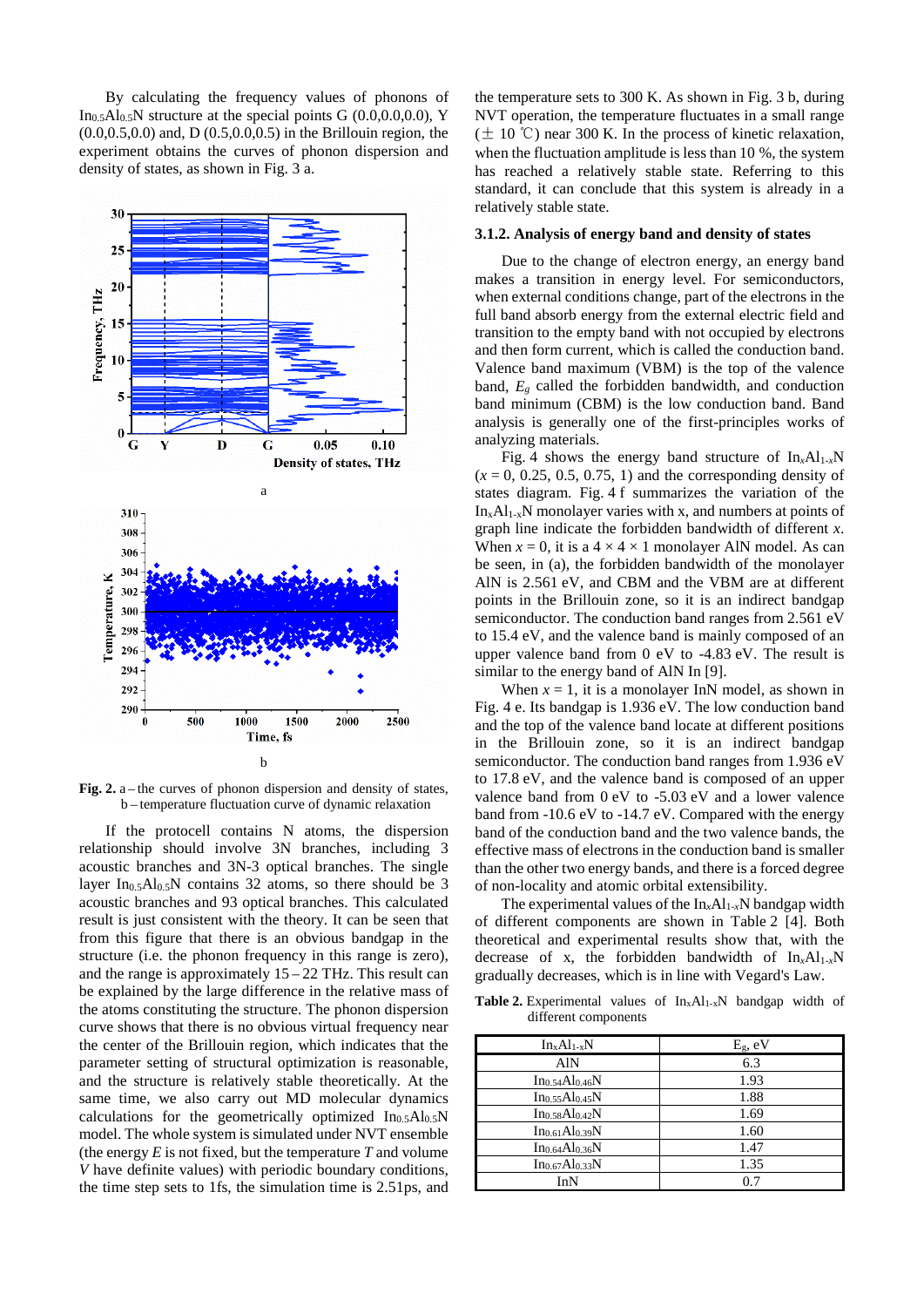

**Fig.** 4. a, b, c, d, e – band structure of  $\text{In}_x\text{Al}_{1-x}\text{N}$  (x = 0, 0.25, 0.5, 0.75, 1) and the corresponding density of states diagram; f – bandgap of In*x*Al1-*x*N (x=0,0.25,0.5,0.75,1) monolayer

By adjusting the compositions of In and Al, it realizes the monolayer bandgap of the In*x*Al1-*x*N between AlN and InN.

The monolayer bandgap is directly and continuously adjustable, which reflects the application of  $In_xAl_{1-x}N$ materials in optical devices ranging from visible light to ultraviolet light.

The density of states can be combined with the energy band structure to analyze the energy state structure of electrons in a solid, and explain the distribution of electrons in a certain energy range and the distribution of electrons in each orbit. The density of states has two forms: partial density of states (PDOS) and total density of states (TDOS), which can better explain the interaction between atoms and

help us better analyze nano-scale solid semiconductor materials. Fig. 4 shows the five energy bands and density of states structure diagrams of  $In_xAl_{1-x}N$  $(x = 0, 0.25, 0.5, 0.75, 1)$ . Because their model structures and calculation methods are similar to the others, we only analyze in the case of  $x = 0$ , 0.5, 1. Fig. 4 a shows the TDOS and PDOS of the AlN monolayer. It can be seen from the figure that the conduction band and the upper valence band are mainly contributed by Al 3s, Al 3p, and N 2p states, and the p orbital contribution is greater. The peak at 5.8 eV is mainly contributed by Al 3p, the peak at -1.3 eV is mainly contributed by N 2p and the lower valence band is mainly contributed by N 2s. Fig. 4 c gives the DOS diagram of the In0.5Al0.5N monolayer.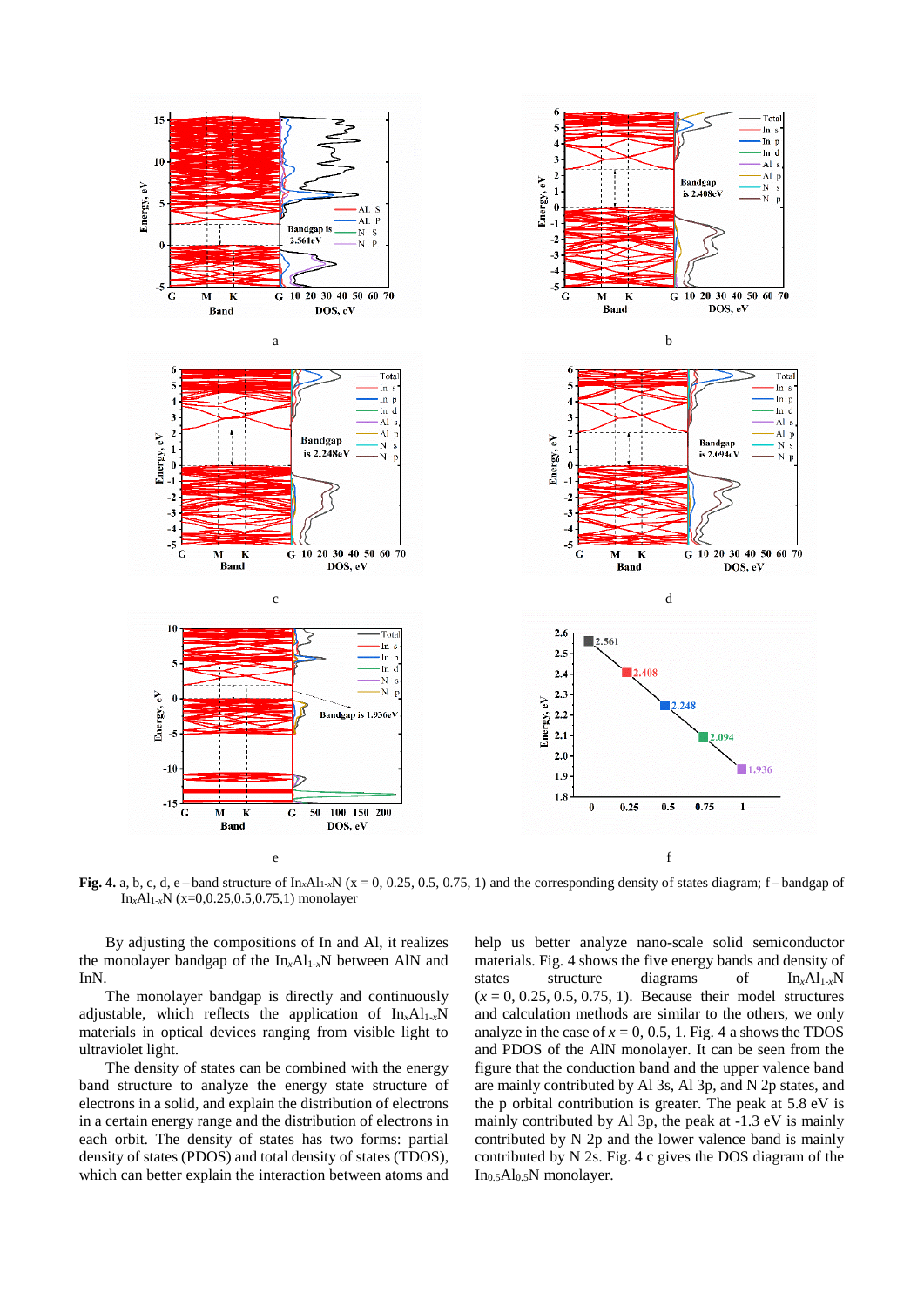The conduction band is mainly composed of In 5p and Al3p, which is similar to AlN. The p-orbital contributes more to it and is wider than other energy ranges, which is consistent with the energy band results. The lower valence band is mainly composed of In 4d and N 2s, and the peak at -13 eV is mainly contributed by In 4d. Fig. 4 e is the DOS diagram of the InN monolayer. The conduction band is mainly composed of N 2p, In 5s, and In 5p, while the upper valence band is mainly composed of N 2p and In 5s, and the lower valence band is mainly composed of N 2s and In 4d. The peak of -13 eV is mainly contributed by In. As the In composition increases, the peak value of the total density of states between -10 eV and -15 eV becomes stronger, which is mainly contributed by In 4d. As shown in Fig. 4 f, the forbidden bandwidth of the material also shows a linearly decreasing trend with the increase of the In composition, which shows that the bandgap of the  $In_xAl_{1-x}N$  monolayer can be adjusted between the range of AlN and InN. The realization of the characteristics of direct and continuous adjustment also shows that  $In<sub>x</sub>Al<sub>1-x</sub>N$  materials can be applied to optical devices ranging from visible light to ultraviolet light.

### **3.2. Discussion on the calculation characteristics of In***x***Al1-***x***N crystal**

We often use the optical properties of semiconductors to discuss the light absorption and the optoelectronic properties of materials. The essence of the optical properties of the material is the interaction of photons, electrons, and atoms in the material. The equation function which

describes the light absorption by the complex dielectric is  $[28]$ 

$$
\varepsilon(\omega) = \varepsilon_1(\omega) \div i\varepsilon_2(\omega); \tag{3}
$$

$$
N(\omega) = n(\omega) \div ik(\omega). \tag{4}
$$

Among them,  $\varepsilon(\omega)$  is the complex dielectric function,  $\varepsilon_2$  is the imaginary part,  $\varepsilon_1$  is the real part, and N is the complex refractive index function.  $n(\omega)$  is the real refractive index, and  $k(\omega)$  is the extinction coefficient. Use the relationship between *N* and complex permittivity [29]:

$$
(\mathbf{n}(\omega) + \mathrm{i}\mathbf{k}(\omega))^2 = \varepsilon_1(\omega) + \varepsilon_2(\omega). \tag{5}
$$

According to the Kramers–Kronig relations between  $n(\omega)$  and  $k(\omega)$ , the absorption coefficient  $\alpha(\omega)$  can be obtained [30]:

$$
\alpha(\omega) = \frac{2\omega k(\omega)}{c} = \frac{\varepsilon_2(\omega)\omega}{n(\omega)c}.\tag{6}
$$

The above formulas are the basic theory of optical properties, and these parameters can better describe the microscopic properties of materials.

#### **3.2.1. Complex dielectric function**

Fig. 5 a depicts the imaginary part of the dielectric function of the monolayer In1*−x*Al*x*N. There are multiple peaks in the whole energy spectrum, which correspond to the light absorption of multiple energy electron transitions, and the main peak is formed by the transition of N 2p state from the valence band to the conduction band.



**Fig. 5.** The imaginary and real parts of the dielectric function and its changing law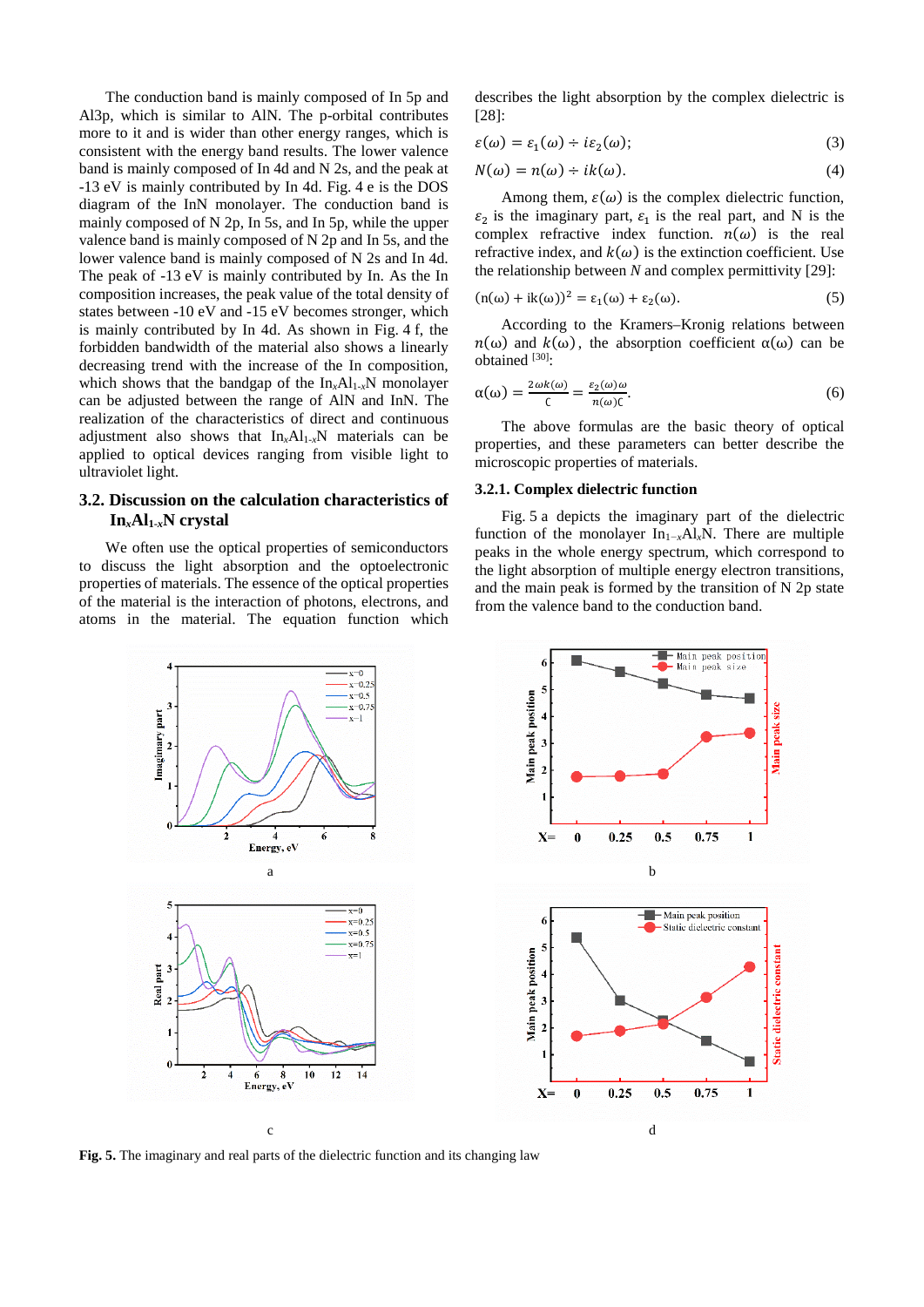Fig. 5 b shows the changing trend of the main peak position from 6.08 eV to 4.67 eV when the aluminum concentration increases from 0 % to 100 %. When the concentration of Al increases from 0 % to 100 %, the position of the main peaks moves in the direction of low energy without any notable shape changes, which is in good agreement with the decrease of the bandgap. It shows that the transition ability of the In1−*x*Al*x*N electron is higher than AlN. The reason is that with the increase of *x*, the overlap and hybridization degree of in 4d and N 2S increase, resulting in the gradual decrease of  $E<sub>g</sub>$  and the enhancement of electron transition ability. Fig. 5 c is the real part of the complex dielectric function. Observation shows that the vibration frequencies of the five lines show a significantly similar change trend, and finally reach a plateau. Fig. 5 d summarizes that with the gradual increase of the In composition, The main peaks are located at 5.37, 3.02, 2.27, 1.51, and 0.74 respectively, the peaks move to the lowenergy direction. The static dielectric constant of the material is the value corresponding to the ordinate when the energy is 0 eV in Fig. 5 c. Fig. 5 d shows that the static dielectric constants of  $In_xAl_{1-x}N$  (x = 0, 0.25, 0.5, 0.75, 1) are 1.7, 1.89, 2.15, 3.14, 4.28, respectively. With the increase of In composition, the static dielectric constant gradually increases. The explanation for this phenomenon is that the band gap decreases with the In increases, which makes it easier for electrons to transition from the top of the valence band to the low conduction band, so the static dielectric constant becomes larger.

#### **3.2.2. Light absorption and loss**

It can be seen from Fig. 6 a the light absorption diagram of  $In_xAl_{1-x}N$  monolayer that the absorption edges of  $In_xAl_{1-x}N$ *<sup>x</sup>*N monolayer AlN, In0.25Al0.75N, In0.5Al0.5N, In0.75Al0.25N, and InN are respectively 2.89 eV, 2.24 eV, 1.58 eV, 0.98 eV, 0.48 eV. Redshift occurs with the increase of In composition, and electrons in the material are more likely to process a transition from the valence band to the conduction band (Fig.  $5 c$ ).

The spectral range is mainly within  $4 \text{ eV} - 18 \text{ eV}$ , corresponding to the blue-violet light band between 100 nm – 400 nm. In the monolayer  $In_xAl_{1-x}N$  material, the absorption peak of InN is the highest, and the peak of AlN is the lowest. With the gradual increase of the In composition, the absorption peak intensity of the onedimensional In*x*Al1-*x*N material gradually increases. It indicates that the In composition with the introduction of light absorption improves the luminous performance of In<sub>x</sub>Al<sub>1-x</sub>N. Fig. 6 b is the light loss function of the In<sub>x</sub>Al<sub>1-x</sub>N monolayer.

Compared with Fig. 6 a, the curve shows a similar trend development, indicating that the absorption is proportional to the loss. The monolayer In*x*Al1-*x*N material gradually decreases with the *x* increases. The peak position of the highest loss peak gradually reduces, located at 13.5 eV, 12.6 eV, 11.9 eV, 11.7 eV, 11.4 eV, and progressively moves towards the lower energy direction, as shown in Fig. 6 c. The calculation results show that the introduction of In component improves both the light absorption of the material and the luminescence performance of  $In_xAl_{1-x}N$ .



**Fig.** 6. a–light absorption coefficient; b–light loss; c–light absorption edge and light loss peak position

#### **4. CONCLUSIONS**

In this paper, we constructed the AlN and InN monolayer unit cells and calculated the optimized photoelectric characteristics firstly, and then calculated the electrical structure and photoelectric characteristics of  $In_xAl_{1-x}N$  with different In densities. In the band structure, with the increase of In atomic composition, the monolayer lattice constant gradually becomes larger, which conforms to Vegard's Law [24]. The bandgap from the AlN monolayer to InN monolayer continuously changes between 2.561 eV and 1.936 eV. By adjusting the composition of In and Al, the forbidden bandwidth of the  $In_xAl_{1-x}N$  monolayer is directly and continuously adjustable in the forbidden bandwidth of AlN and InN, which realizes the application of In*x*Al1-*x*N materials from visible light to ultraviolet light.

In optical properties, with the increase of In, the static dielectric constant gradually increases, and the transition ability of electrons gradually increases, making it easier for electrons to transition from the top of the valence band to the lower conduction band, and five in the imaginary part of the complex dielectric function. The peak of the curve has a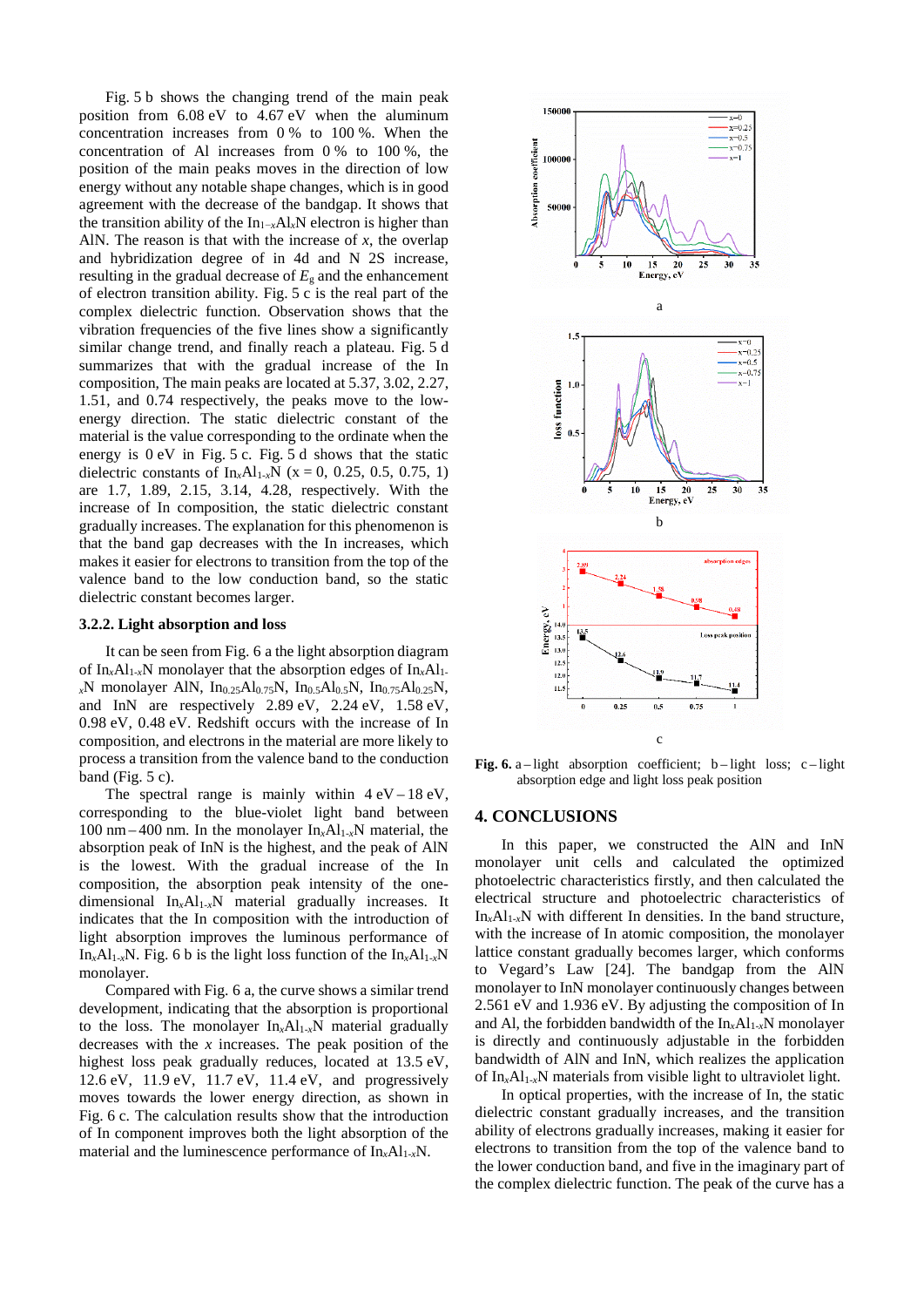redshift, and the peak moves in the direction of low energy. From the light absorption and loss diagram, we can observe that the light absorption spectrum is analogous to the change of the bandgap. In the two-dimensional  $In_xAl_{1-x}N$ monolayer, InN has the highest absorption peak, and AlN has the lowest peak. At the same, with the gradual increase of In composition, the absorption peak intensity of twodimensional In*x*Al1-*x*N increases. All of these show that the In component can introduce light absorption to improve the luminescence performance of  $In_xAl_{1-x}N$ , which is beneficial to the development of optoelectronic devices.

#### *Acknowledgments*

This work was supported by the National Natural Science Foundation of China Youth Project (61804125).

#### **REFERENCES**

- 1. **Bagavath, C., Nasi, L., Kumar, J.** Investigations on the Nanostructures of GaN, InN and In<sub>x</sub>Ga<sub>1-x</sub>N *Materials Science in Semiconductor Processing* 49 2016: pp. 61 – 67. https://doi.org/10.1016/j.mssp.2016.03.032
- 2. **Mi, M., Zhang, M., Wu, S., Yang, L., Hou, B., Zhou, Y., Guo, L., Ma, X., Hao, Y.** High Performance InAlN/GaN High Electron Mobility Transistors for Low Voltage<br>Applications Chinese Physics B 29(5) Chinese Physics B 29(5) 2020: pp. 57307 – 57307. https://doi.org/10.1088/1674-1056/ab821e
- 3. **Li, R., Fei, W., Tang, R., Wu, Z., Duan, C., Zhang, T., Zhu, D., Zhang, W., Zhao, S.** Investigation on Threshold Voltage of p-channel GaN MOSFETs Based on p-GaN/AlGaN/GaN heterostructure *Chinese Physics B* 30 (8) 2021: pp. 87305 – 87305. https://doi.org/10.1088/1674-1056/ac0793
- 4. **Wang, X., Li, Z., Zhai, C., Ma, J., Duan, Y., Gao, H.** Growth and Characterization of InxAl1-xN films on silicon substrate by magnetron sputtering method *Materials Research Express* 6 2018: pp. 024615 – 024615. https://doi.org/10.1088/2053-1591/aaef0d
- 5. **Teles, L. K., Scolfaro, L., Leite, J. R., Furthmüller, J., Bechstedt, F.** Phase Diagram, Chemical Bonds, and Gap Bowing of Cubic InxAl1-xN Alloys: Ab Initio Calculations *Journal of Applied Physics* 92 (12) 2002: pp. 7109 – 7113. https://doi.org/10.1063/1.1518136
- 6. **Teles, L. K., Furthmüller, J., Scolfaro, L., Tabata, A., Leite, J. R., Bechstedt, F., Frey, T., As, D. J., Lischka, K.** Phase Separation and Gap Bowing in Zinc-blende InGaN, InAlN, BGaN, and BAlN Alloy Layers *Physica E: Low*dimensional Systems and Nanostructures 13 (2-4) 2002: pp. 1086 – 1089. https://doi.org/10.1016/S1386-9477(02)00309-0
- 7. **Deibuk, V.G., Voznyi, A. V.** Thermodynamic Stability and Redistribution of Charges in Ternary AlGaN, InGaN, and InAlN Alloys *Semiconductors* 39 (6) 2005: pp. 623 – 628. https://doi.org/10.1134/1.1944849
- 8. **Lepkowski, S.P., Gorczyca, L.** Elastic Properties of InGaN and InAlN from First-principles Calculations *Physics of Semiconductors* 1566 2013: pp. 83 – 84. https://doi.org/10.1063/1.4848296
- 9. **Akcay, A., Gokoglu, G., Ersan, F., Akturk, E.** Interactions of h-AlN Monolayer with Platinum, Oxygen, and their Clusters *Chemical Physics: A* 455 2015: pp. 73 – 73. https://doi.org/10.1016/j.chemphys.2015.03.012
- 10. **Sun, X., Yang, Q., Meng, R., Tan, C. J., Liang, Q., Jiang, J., Ye, H., Cheng, X.** Adsorption of Gas Molecules on Graphene-like InN Monolayer: A First-principle Study *Applied Surface Science* 404 (15) 2017: pp. 291 – 299. https://doi.org/10.1016/j.apsusc.2017.01.264
- 11. **Beiranvand, R.** Electronic and Magnetic Properties of Cddoped Zigzag AlN Nanoribbons from First Principles *Rare Metals* 35 (10) 2016: pp. 771 – 778. https://doi.org/10.1007/s12598-015-0471-z
- 12. **Zhang, H., Sun, X., Guo, J., Li, Z. C.** Preparation and Characterization of Nanostructured Ni2N Thin Film as Electrode for Lithium Ion Storage *Applied Surface Science* 420 2017: pp. 196 – 204. https://doi.org/10.1016/j.apsusc.2017.05.139
- 13. **Liu, X., Zhang, Z., Lv, B., Ding, Z., Luo, Z.** The External Electric Field-Induced Tunability of the Schottky Barrier Height in Graphene/AlN Interface: A Study by First-Principles *Nanomaterials* 10 (9) 2020: pp. 1794 – 1794. https://doi.org/10.3390/nano10091794
- 14. **Liu, X., Zhang, Z., Lv, B., Ding, Z., Luo, Z.** Impact of the Vertical Strain on the Schottky Barrier Height for Graphene/AlN Heterojunction: A Study by the Firstprinciples Method *The European Physical Journal B: Condensed Matter and Complex Systems* 94(1) 2021: pp. 941 – 947. https://doi.org/10.1140/epjb/s10051-020-00010-w
- 15. **Ouyang, T., Qian, Z., Ahuja, R., Liu, X. F.** First-principles Investigation of CO Adsorption on Pristine, C-doped and N-Vacancy Defected Hexagonal AlN Nanosheets *Applied Surface Science* 439 (1) 2018: pp. 196 – 201. https://doi.org/10.1016/j.apsusc.2018.01.040
- 16. **Zhang, J. Y., Liou, B. T., Lin, H. W., Shi, Y. H., Kuo, Y. K.** Numerical Investigation on the Enhanced Carrier Collection Efficiency of Ga-face GaN/InGaNp-i-n Solar Cells with Polarization Compensation Interlayers *Optics Letters* 36 (17) 2011: pp. 3500 – 3500. https://doi.org/10.1364/OL.36.003500
- 17. **Chung, K., Lee, C. H., Yi, G. C.** Transferable GaN Layers Grown on ZnO-Coated Graphene Layers for Optoelectronic Devices *Science* 330 (6004) 2010: pp. 655 – 657. https://doi.org/10.1126/science.1195403
- 18. **Gonschorek, M., Carlin, J. F., Feltin, E., Py, M. A.,**  Grandjean, N. Self-assembly of Silver Nanoparticles: Synthesis, Stabilization, Optical Properties, and Application in Surface-enhanced Raman Scattering *Journal of Applied Physics* 109 (6) 2011: pp. 510 – 510. https://doi.org/10.1063/1.3552932
- 19. **Holzworth, M. R., Rudawski, N. G., Pearton, S. J., Jones, K. S., Lu, L., Kang, T. S., Ren, F., Johnson, J. W.** Characterization of the Gate Oxide of an AlGaN/GaN High Electron Mobility Transistor *Applied Physics Letters* 98 (12) 2011: pp. 122103 – 122103. https://doi.org/10.1063/1.3569715
- 20. **Song, J. O., Ha, J. S., Seong, T. Y.** Ohmic-Contact Technology for GaN-Based Light-Emitting Diodes: Role of P-Type Contact *IEEE Transactions on Electron Devices* 57 $(1)$  2010: pp. 42 – 59. https://doi.org/10.1109/TED.2009.2034506
- 21. **Akazawa, M., Gao, B., Hashizume, T., Hiroki, M., Yamahata, S., Shigekawa, N., Wetzel, C., Khan, A.** Investigation of Polarization-induced Electric Field in Ultrathin InAlN Layers on GaN by X-ray Photoelectron Spectroscopy *Physica Status Solid C* 8 (7 – 8) 2011: pp. 2139 – 2141. https://doi.org/10.1002/pssc.201000917